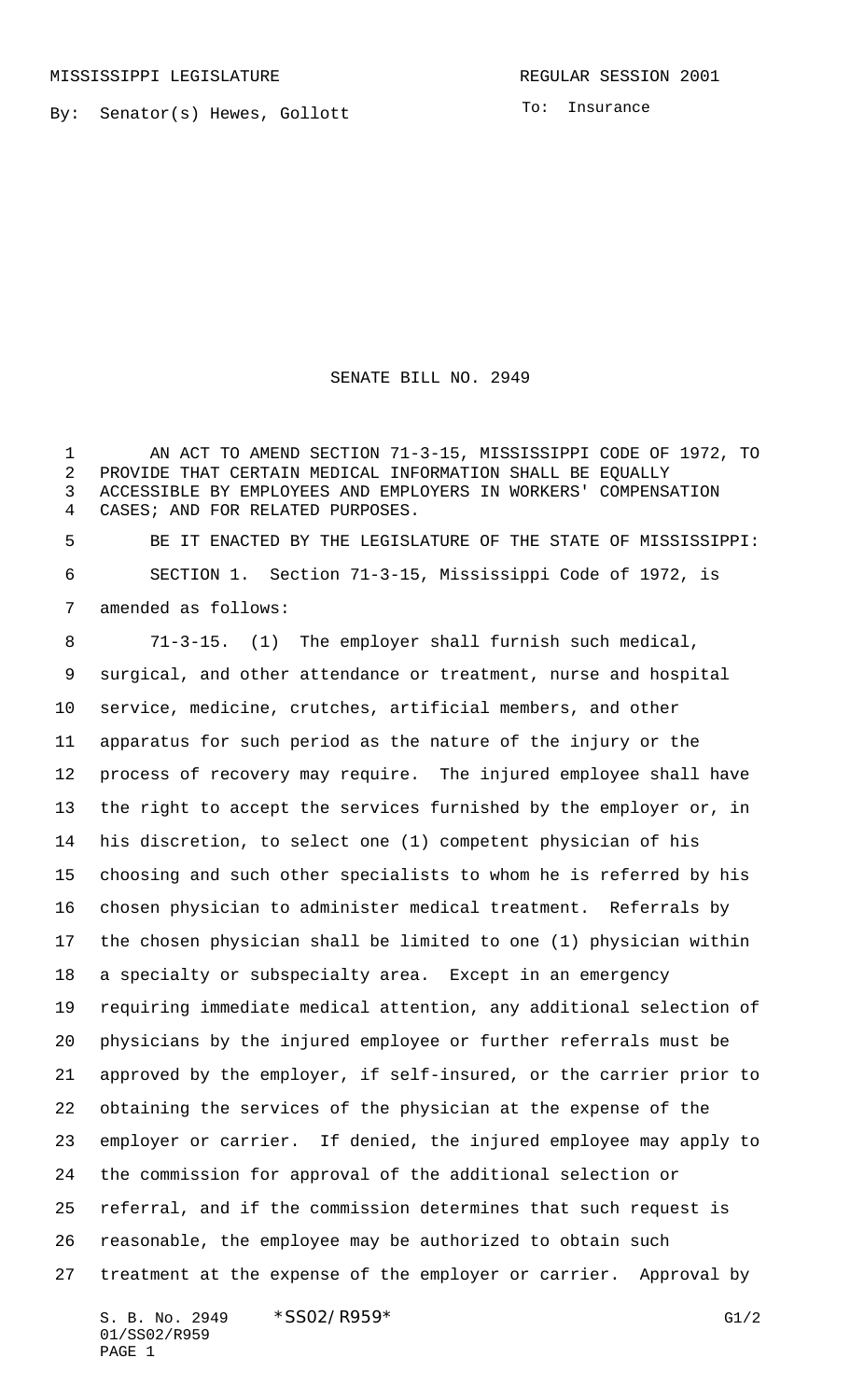the employer or carrier does not require approval by the commission. A physician to whom the employee is referred by his employer shall not constitute the employee's selection, unless the employee, in writing, accepts the employer's referral as his own selection. Should the employer desire, he may have the employee examined by a physician other than of the employee's choosing for the purpose of evaluating temporary or permanent disability or medical treatment being rendered under such reasonable terms and conditions as may be prescribed by the commission. If at any time during such period the employee unreasonably refuses to submit to medical or surgical treatment, the commission shall, by order, suspend the payment of further compensation during such time as such refusal continues, and no compensation shall be paid at any time during the period of such suspension; provided, that no claim for medical or surgical treatment shall be valid and enforceable, as against such employer, unless within twenty (20) days following the first treatment the physician or provider giving such treatment shall furnish to the employer, if self-insured, or its carrier, a preliminary report of such injury and treatment, on a form or in a format approved by the commission. Subsequent reports of such injury and treatment must be submitted at least every thirty (30) days thereafter until such time as a final report shall have been made. Reports which are required to be filed hereunder shall be furnished by the medical provider to the employer or carrier, and it shall be the responsibility of the employer or carrier receiving such reports to promptly furnish copies to the commission. The commission may, in its discretion, excuse the failure to furnish such reports within the time prescribed herein if it finds good cause to do so, and may, upon request of any party in interest, order or direct the employer or carrier to pay the reasonable value of medical services rendered to the employee.

S. B. No. 2949 \* SS02/R959\* 01/SS02/R959 PAGE 2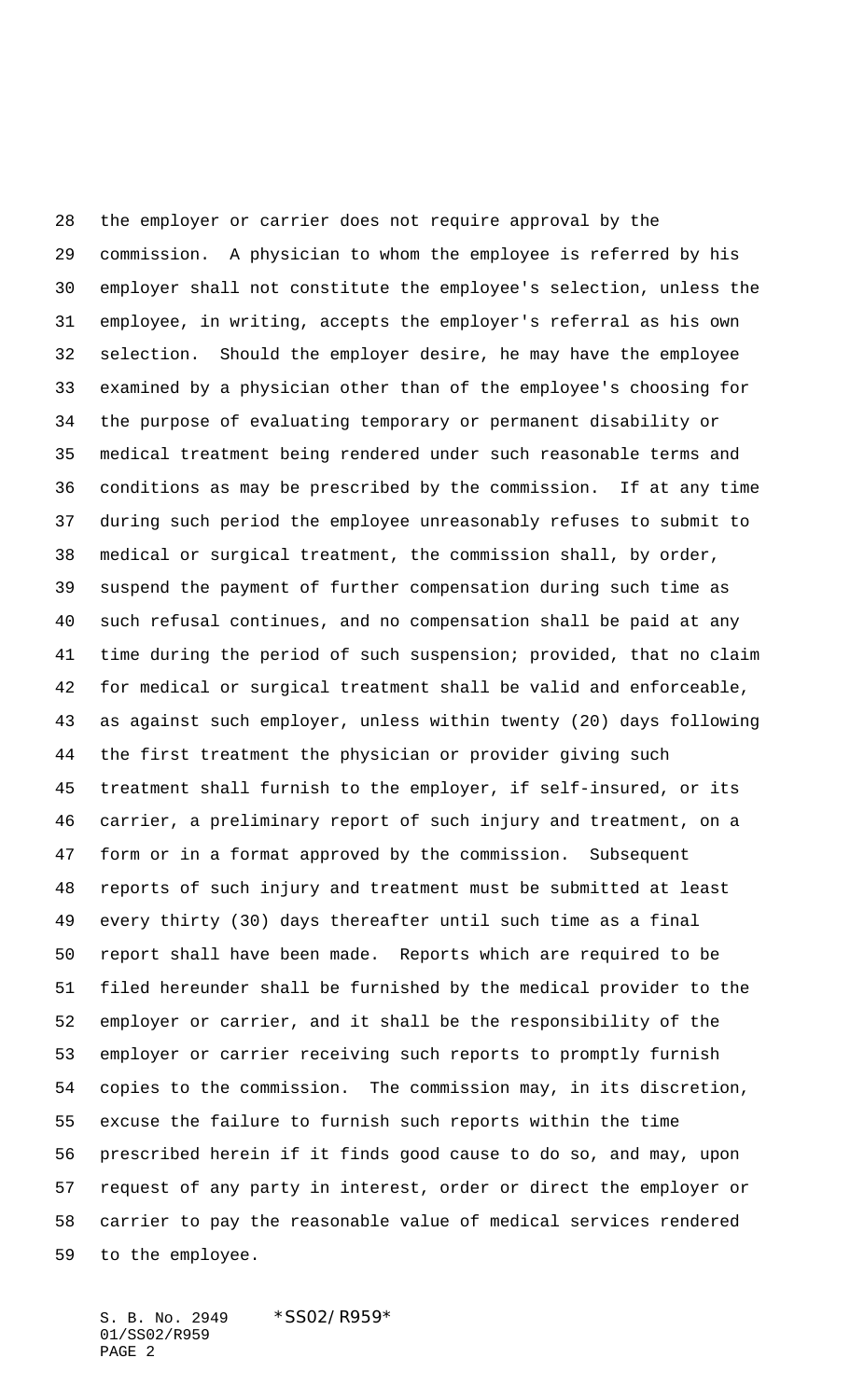(2) Whenever in the opinion of the commission a physician has not correctly estimated the degree of permanent disability or the extent of the temporary disability of an injured employee, the commission shall have the power to cause such employee to be examined by a physician selected by the commission, and to obtain from such physician a report containing his estimate of such disabilities. The commission shall have the power in its discretion to charge the cost of such examination to the employer, if he is a self-insurer, or to the insurance company which is carrying the risk.

S. B. No. 2949 \* SS02/R959\* 01/SS02/R959 PAGE 3 (3) In carrying out this section, the commission shall establish an appropriate medical provider fee schedule, medical cost containment system and utilization review which incorporates one or more medical review panels to determine the reasonableness of charges and the necessity for the services, and limitations on fees to be charged by medical providers for testimony and copying or completion of records and reports and other provisions which, at the discretion of the commission, are necessary to encompass a complete medical cost containment program. The commission may contract with a private organization or organizations to establish and implement such a medical cost containment system and fee schedule with the cost for administering such a system to be paid out of the administrative expense fund as provided in this chapter. All fees and other charges for such treatment or service shall be limited to such charges as prevail in the same community for similar treatment and shall be subject to regulation by the commission. No medical bill shall be paid to any doctor until all forms and reports required by the commission have been filed. Any employee receiving treatment or service under the provisions of this chapter may not be held responsible for any charge for such treatment or service, and no doctor, hospital or other recognized medical provider shall attempt to bill, charge or otherwise collect from the employee any amount greater than or in excess of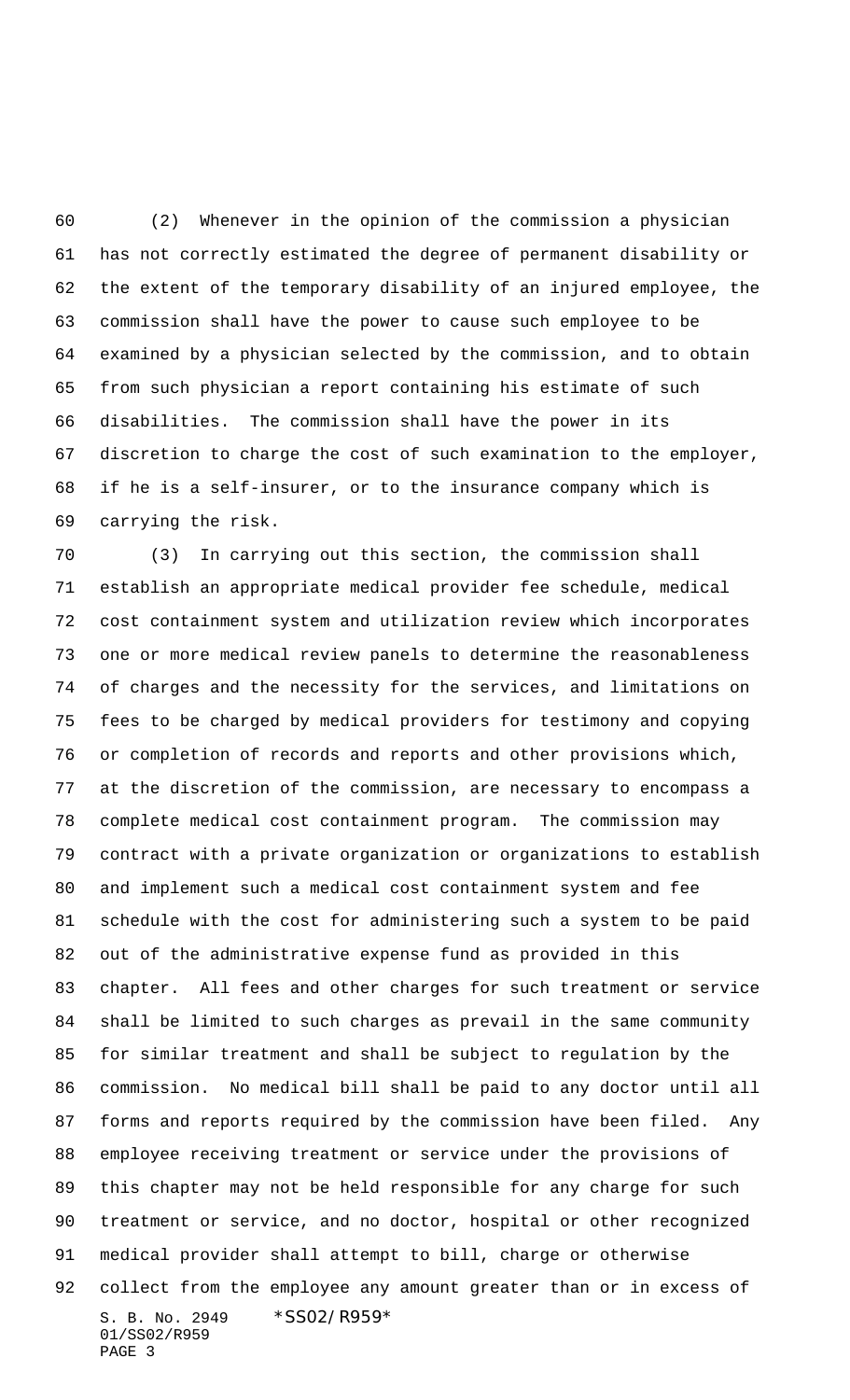the amount paid by the employer, if self-insured, or its workers' compensation carrier. Any dispute over the amount charged for service rendered under the provisions of this chapter, or over the amount of reimbursement for services rendered under the provisions of this chapter, shall be limited to and resolved between the provider and the employer or carrier in accordance with the fee dispute resolution procedures adopted by the commission.

 (4) The liability of an employer for medical treatment as herein provided shall not be affected by the fact that his employee was injured through the fault or negligence of a third party, not in the same employ, provided the injured employee was engaged in the scope of his employment when injured. The employer shall, however, have a cause of action against such third party to recover any amounts paid by him for such medical treatment.

 (5) An injured worker who believes that his best interest has been prejudiced by the findings of the physician designated by the employer or carrier shall have the privilege of a medical examination by a physician of his own choosing, at the expense of the carrier or employer. Such examination may be had at any time after injury and prior to the closing of the case, provided that the charge shall not exceed One Hundred Dollars (\$100.00) and shall be paid by the carrier or employer where the previous medical findings are upset, but paid by the employee if previous medical findings are confirmed.

S. B. No. 2949 \* SS02/R959\* 01/SS02/R959 PAGE 4 (6) Medical and surgical treatment as provided in this section shall not be deemed to be privileged insofar as carrying out the provisions of this chapter is concerned. All findings and opinions pertaining to a medical, psychological or surgical examination or treatment obtained pursuant to this chapter shall be reported on commission forms and shall be equally accessible by employee and employer or their representative. This section shall not be interpreted so as to prohibit or limit either the employee or employer from discussing with any medical provider who treats